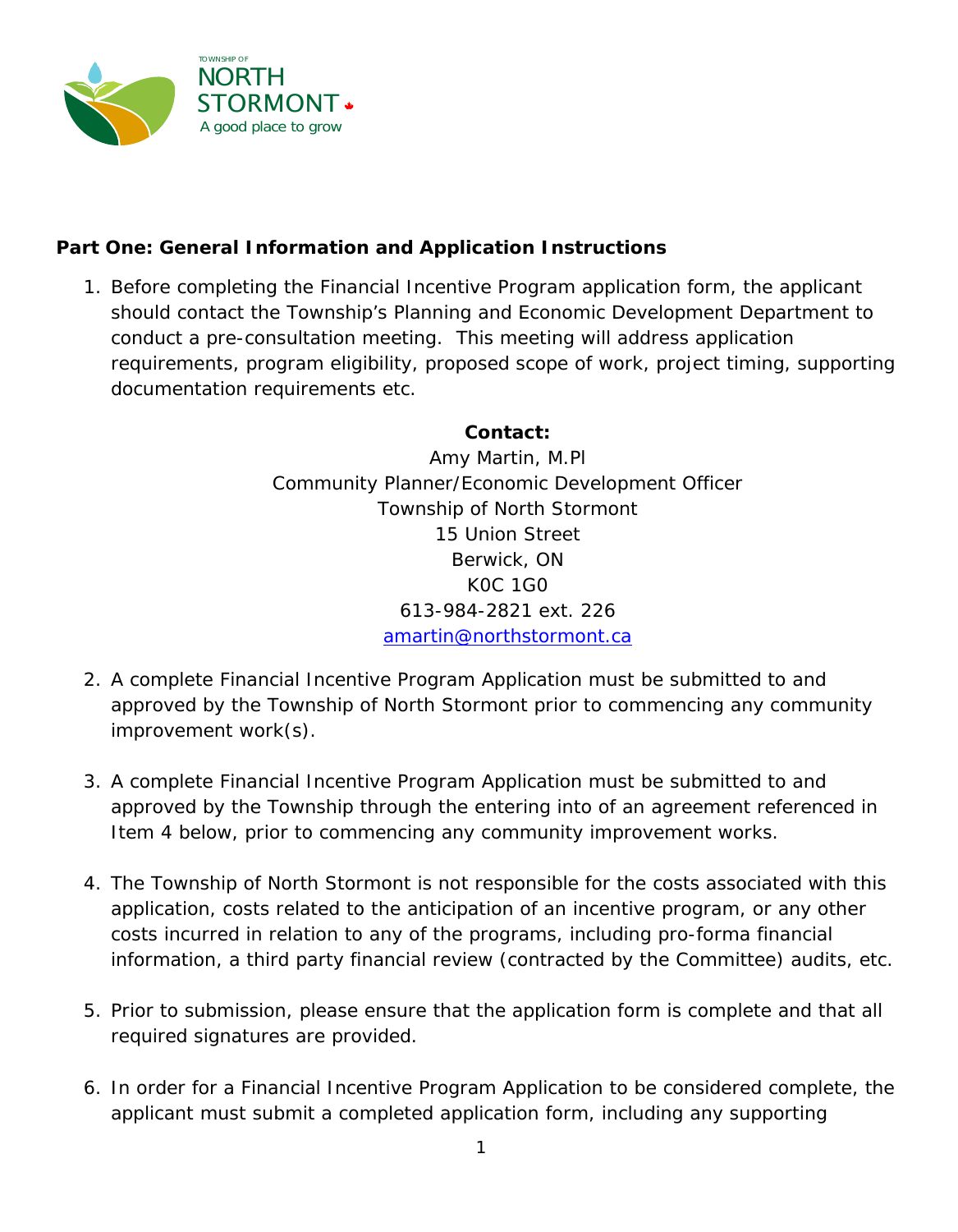documentation, required by the Committee (as determined in the pre-application consultation meeting, or through the Committee's preliminary screening of the application).

- 7. If there is insufficient space on this form to provide the required information, please provide additional information on a separate page(s) and attach the information with the application form.
- 8. Please print (black or blue ink) or type the information requested on the application form.
- 9. Applicants must deliver this application in person to:

Township of North Stormont 15 Union Street Berwick, ON K0C 1G0 Attention: Amy Martin, Community Planner/Economic Development Officer

- 10. All properly completed applications will be considered by the Community Improvement Advisory Committee on a 'first-come, first-served' basis, subject to available funding.
- 11. Applicants must contact the Building Department prior to commencing any improvements to ensure that proper permits have been issued, if required.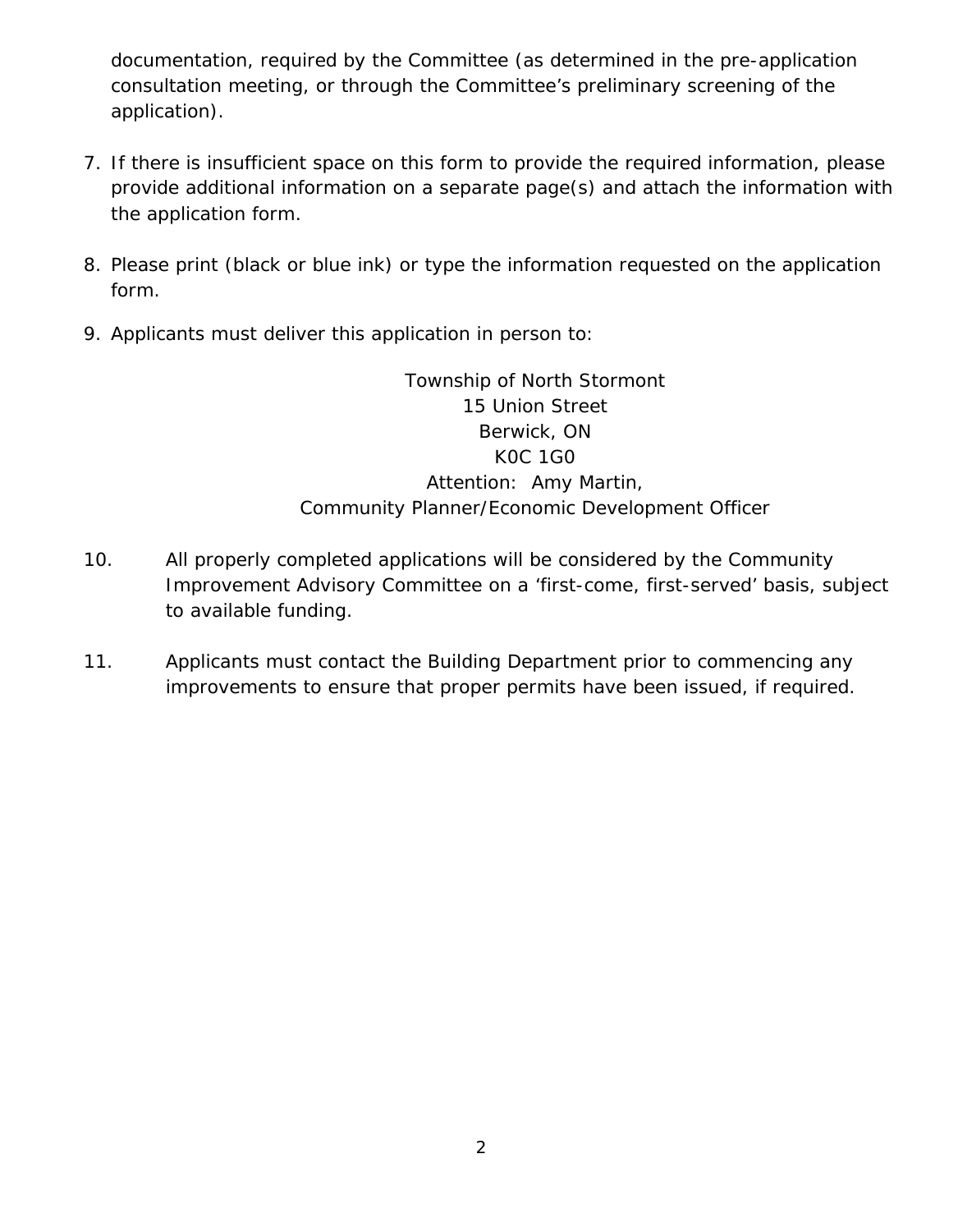## **Part Two: Application Type**

Please indicate the Financial Incentive Program for which you are applying. Please Check all that apply.

## **Program 1: Planning and Design**

Application for a matching grant of up to 50% of eligible costs to a maximum grant of \$1,000 per commercial property, whichever is less.

The Planning and Design Program provides financial assistance for the creation of plans, models and renderings prepared by a qualified professional that are required as part of the requirements of other Financial Incentive Programs within the Community Improvement Plan.

## **Program 2: Façade Improvements**

Application for a matching grant of up to 50% of eligible costs to a maximum grant of \$4,000 for the primary façade and \$1,500 for the secondary façade per commercial property, whichever is less.

The Façade Improvement Program provides financial assistance for commercial property owners to upgrade their existing façade, including, but not limited to restoring of architectural elements, painting of original woodwork and repairs and maintenance costs.

The primary façade is the façade that is visible to the public from the street. The secondary façade is a façade that is visible to the public from the street.

#### **Program 3: Commercial Signage and Awnings**

Application for a matching grant of up to 50% of eligible costs to a maximum grant of \$1,500 per commercial property, whichever is less for signage.

Applications for a matching grant of up to 50% of eligible costs to a maximum grant of \$1,000 per commercial property, whichever is less for awnings

A minimum eligible amount of \$500 must be established in order to qualify for the matching grant for signage. Eligible costs for signage could include removal of inappropriate or obsolete signs, installation of new commercial signs and lighting improvements related to signage. For ground mounted signs landscaping around the sign may also be considered as part of the grant application.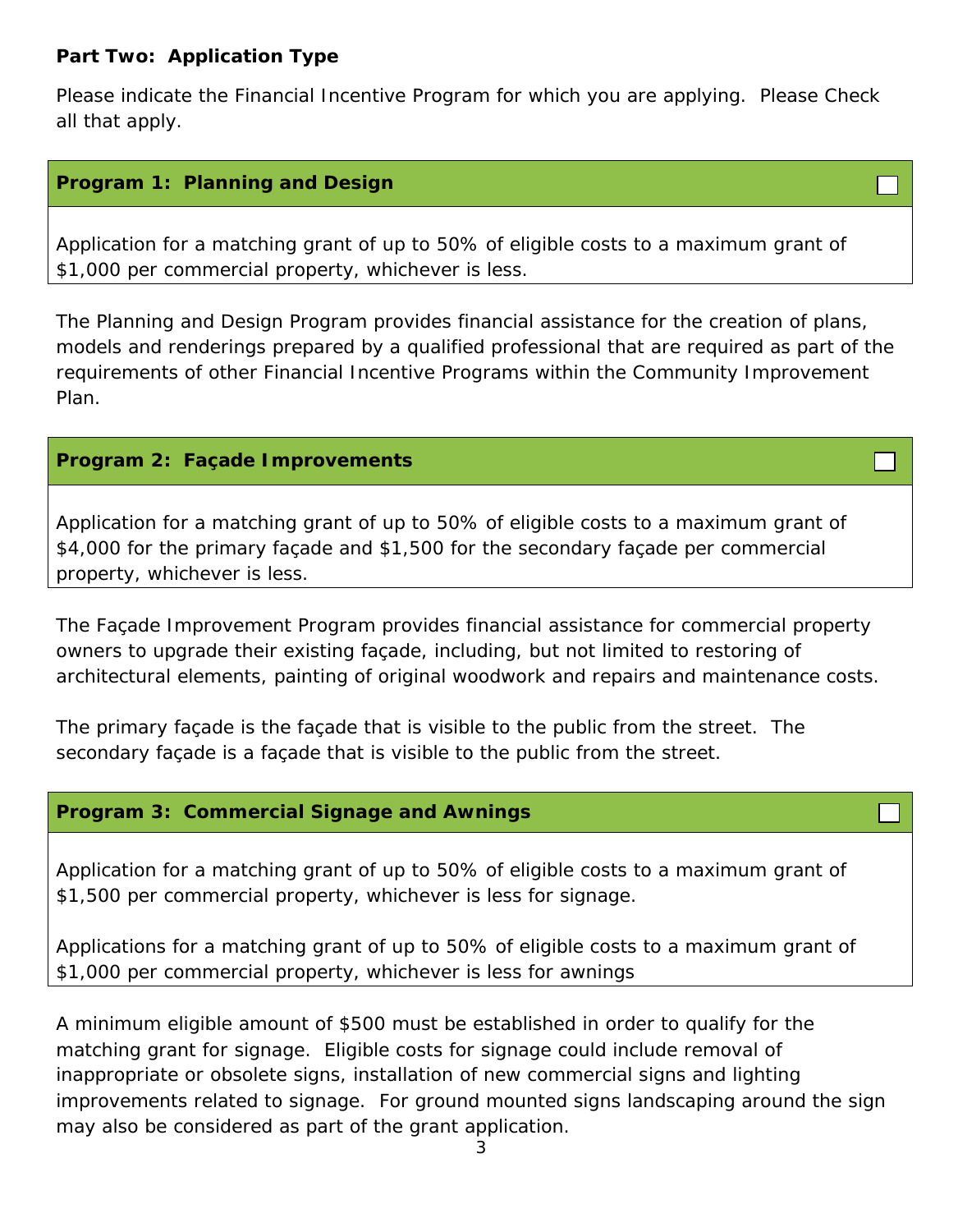Awnings are limited to retractable canopies and cannot consume the entire length of the façade.

#### **Program 4: Accessibility**

Application for a matching grant of up to 50% of eligible costs to a maximum grant of \$4,000 per commercial property, whichever is less for exterior accessibility improvements.

Applications for a matching grant of up to 50% of eligible costs to a maximum grant of \$2,000 per commercial property, whichever is less for interior accessibility improvements.

Accessibility improvements can include the installation of ramps, lifts or automatic door openers, improvements that bring a building up to code to address health and safety concerns and any improvement that removes barriers for accessibility.

#### **Program 5: Regulatory Compliance**

Application for a matching grant of up to 50% of eligible costs to a maximum grant of \$4,000 per commercial property, whichever is less.

The Regulatory Compliance program is intended to assist commercial property owners undertake the necessary renovations and repairs that are required to meet regulatory compliance. This could be compliance with the Building Code, Fire Code or Health Unit Regulations.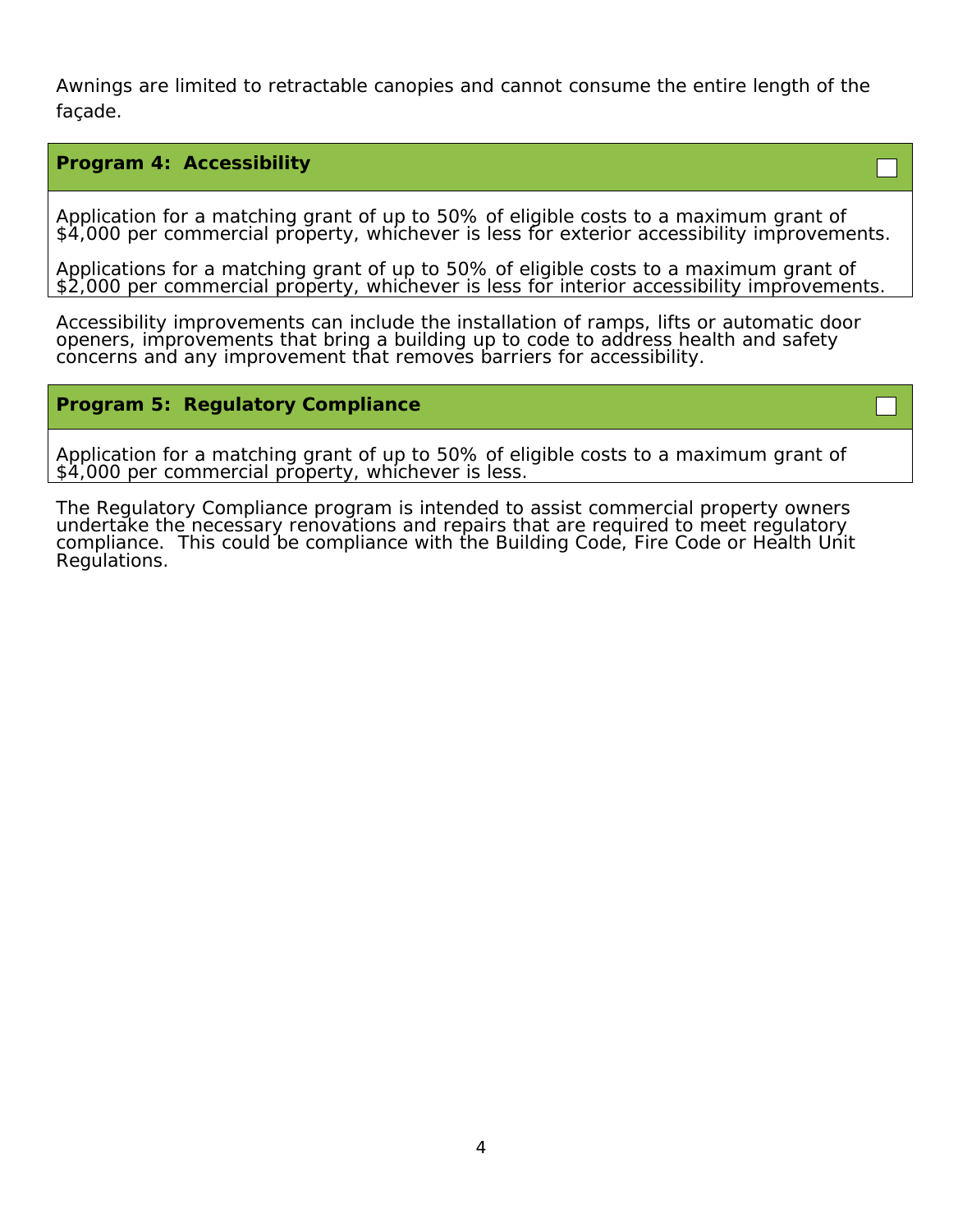## **Part Three: Applicant Information**

| 1. Registered Owner                                                  |
|----------------------------------------------------------------------|
|                                                                      |
|                                                                      |
|                                                                      |
|                                                                      |
| 2. Applicant/Agent (if different from the Registered Property Owner) |
|                                                                      |
|                                                                      |
|                                                                      |
|                                                                      |

*Please Note:*

*If the applicant is not the property owner, please ensure that the required authorization is completed and signed by the property owner as provided in this application form. In absence of the authorization of owner form, no further consideration of the application will be made.*

**3. Please specify to whom all communication will be sent.**

Property Owner **Applicant/Agent** 

**4. Provide the names and addresses of any holders of any mortgages, charges or other encumbrances on the subject property.**

\_\_\_\_\_\_\_\_\_\_\_\_\_\_\_\_\_\_\_\_\_\_\_\_\_\_\_\_\_\_\_\_\_\_\_\_\_\_\_\_\_\_\_\_\_\_\_\_\_\_\_\_\_\_\_\_\_\_\_\_\_\_\_\_\_\_

\_\_\_\_\_\_\_\_\_\_\_\_\_\_\_\_\_\_\_\_\_\_\_\_\_\_\_\_\_\_\_\_\_\_\_\_\_\_\_\_\_\_\_\_\_\_\_\_\_\_\_\_\_\_\_\_\_\_\_\_\_\_\_\_\_\_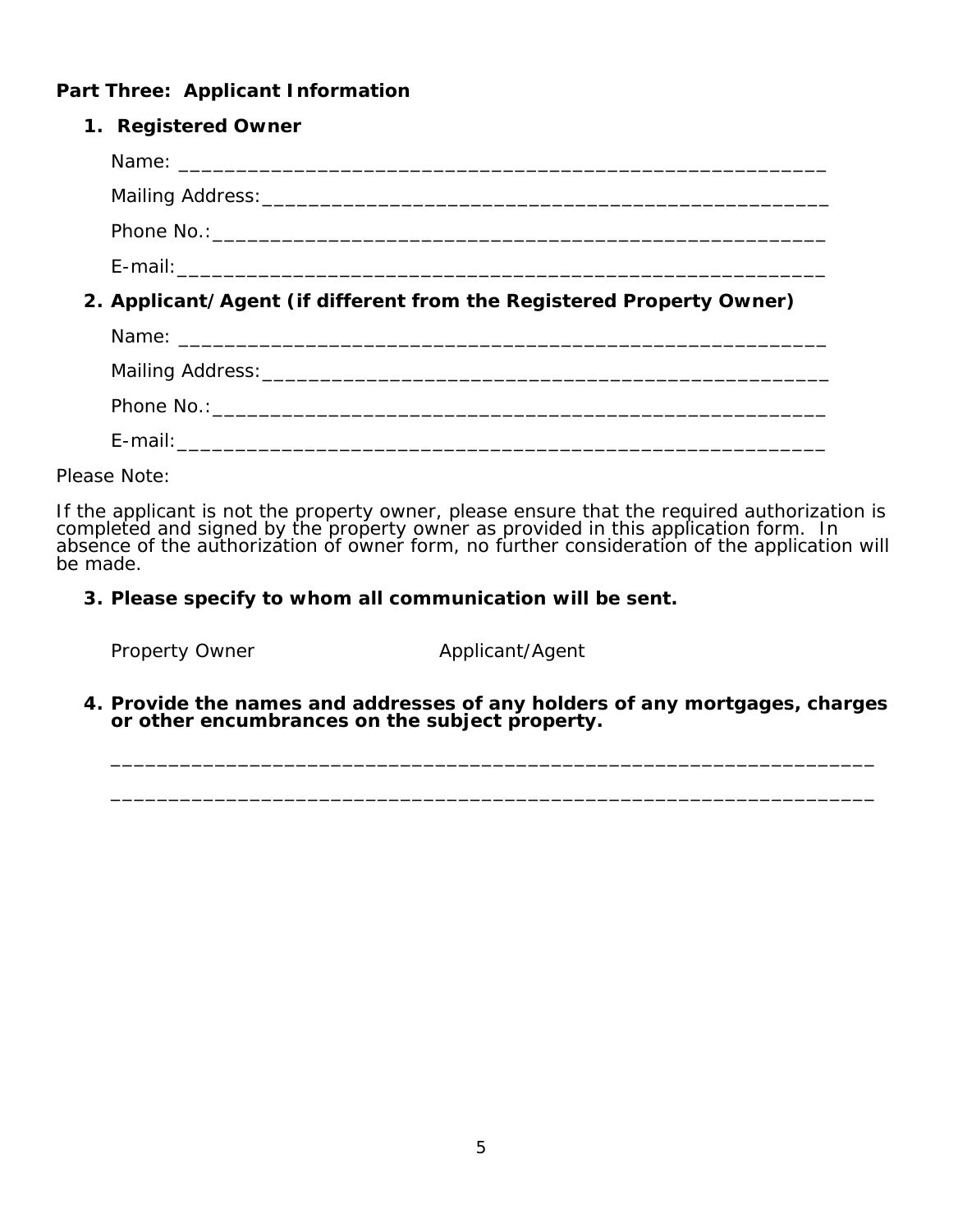Part Four: Location/Legal Description of Subject Property

- 
- 
- 3. Roll No.: 2008. 2009. 2009. 2009. 2009. 2009. 2009. 2009. 2009. 2009. 2009. 2009. 2009. 2009. 2009. 2009. 20
- 4. Are there any easements or restrictive covenants affecting the subject property?

Yes **No** 

If yes, describe the easement or covenants and its effects:

5. Describe the present use(s) of the subject property: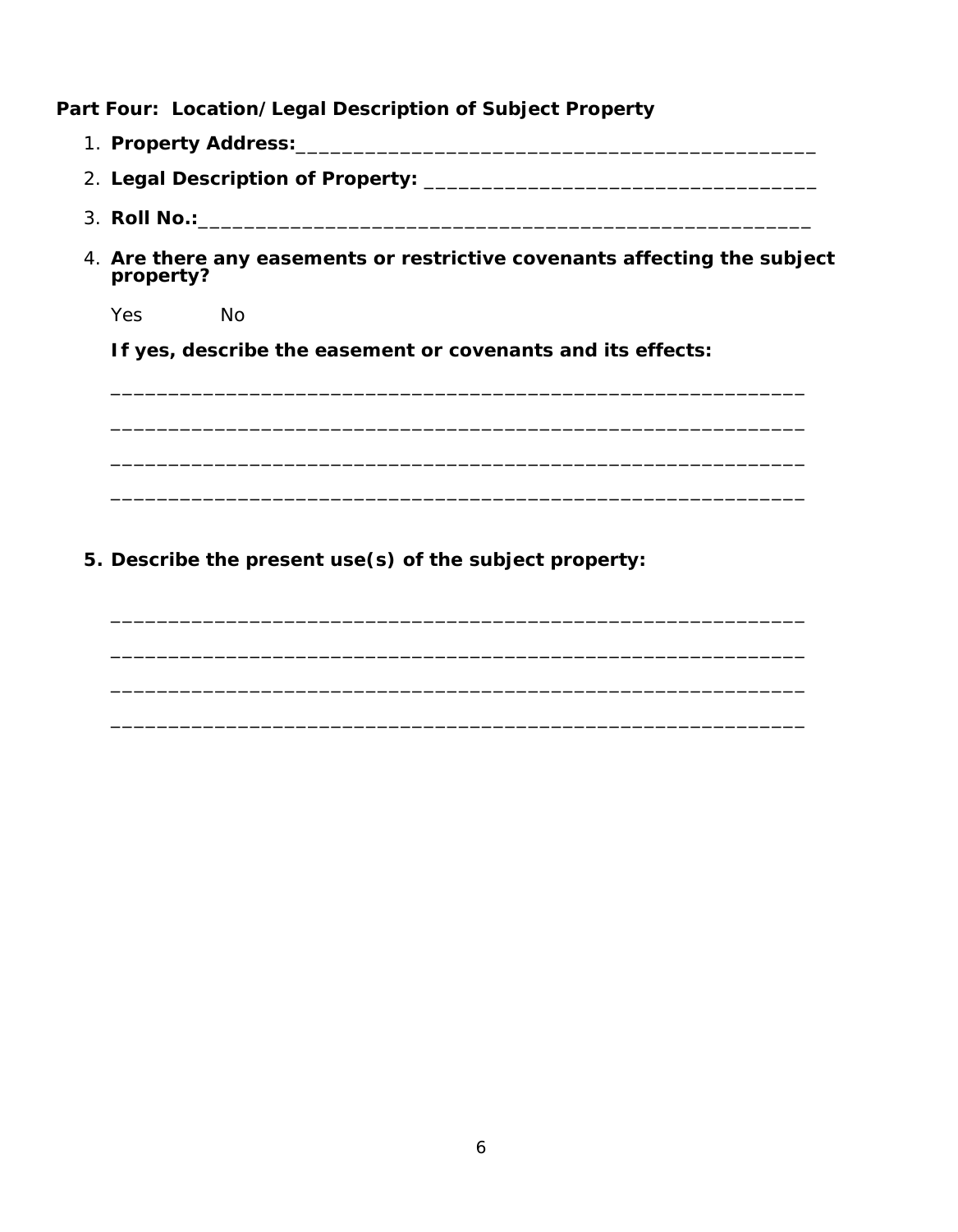**Part Five: Describe Your Improvement Project**

**1. Please provide a detailed description of your proposed improvement project as it relates to the incentive programs that are offered through the Township. Please attach any additional pages that relate to the description of your project. Please attach photos of the existing building.**

|  |  |  | $\overline{\phantom{0}}$ |
|--|--|--|--------------------------|
|  |  |  |                          |
|  |  |  |                          |
|  |  |  |                          |
|  |  |  |                          |
|  |  |  |                          |
|  |  |  |                          |
|  |  |  |                          |
|  |  |  |                          |
|  |  |  |                          |
|  |  |  |                          |
|  |  |  |                          |

**2. Has an application for planning approval and/or building permit, and any additional required permits related to the community improvement works, as described above, been submitted to the Township to date?**

**Yes No**

**3. Have the necessary planning approval and/or building permit and any additional require permits related to the community improvements works been received or authorized to date?**

**Yes No**

**4. Describe the total anticipated costs associated with the proposed community**  improvement works. These costs must be supported by at least two cost estimates (quotes) for eligible work provided by licensed contractors and **attached to this application. Two cost estimates (quotes) for materials are required if the applicant is undertaking the proposed work with their own labour. Please attach additional pages if required.**

| Cost |
|------|
|      |
|      |
|      |
|      |
|      |
|      |
|      |
|      |